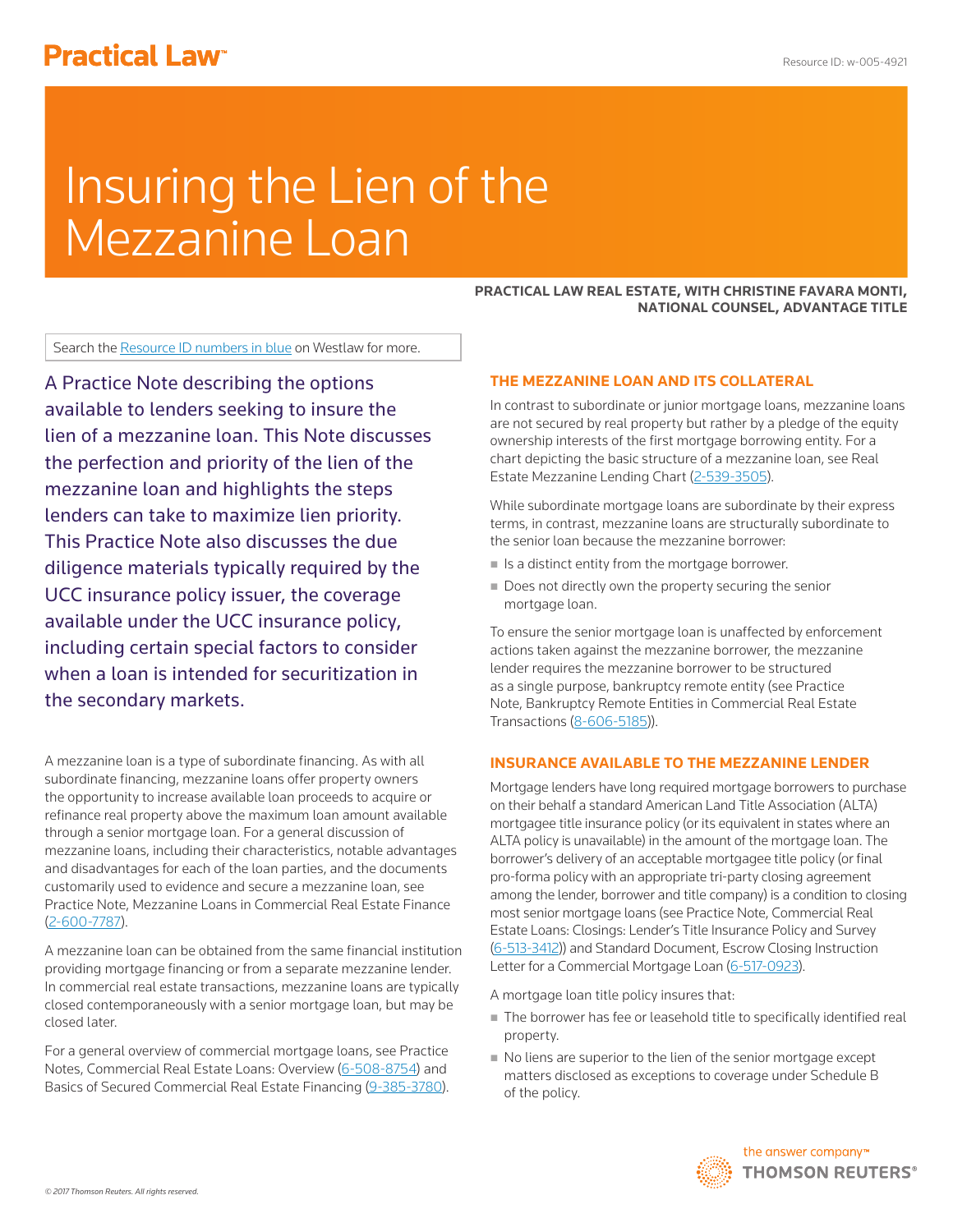For guidance reviewing title policies, see Practice Notes, Commercial Real Estate Loans: Due Diligence: What a Title Search Is (8-513-3350) and Understanding Title Insurance: Policy Coverage and Exceptions (9-566-0227).

Mortgagee title insurance is not directly available to a mezzanine lender because the mezzanine borrower does not have a direct insurable interest in the real property. Mezzanine lenders generally have two options available to them. They can obtain, where available:

- A title endorsement to the mortgage borrower's owner's policy which gives the mezzanine lender a right to any claim payable to the mortgage borrower under the owners title policy up the amount of the outstanding balance of the mezzanine loan before any payment is made to the borrower (see Mezzanine Financing Endorsement).
- A Uniform Commercial Code (UCC) insurance policy (see UCC Insurance Policy for Lenders).

The insurance coverage available under a UCC insurance policy depends on whether the pledged equity interest given to secure the mezzanine loan is classified as investment property or a general intangible under the UCC (see Lien Perfection and Priority).

# **MEZZANINE FINANCING ENDORSEMENT**

In 2003, ALTA adopted an endorsement designed for mezzanine lenders referred to as the Form 16 (mezzanine financing) endorsement. This title endorsement is not available in every state and the price of the endorsement varies. For a list of available title endorsements in a particular jurisdiction or to compare availability across multiple jurisdictions see Real Estate Finance State Q&A Tool: Question 12.

If a mezzanine financing endorsement is available, mezzanine borrowers should expect the mezzanine lender to require the related mortgage borrower to purchase this endorsement in transactions where all or a portion of the equity interests in the borrowing entity are pledged as security for the mezzanine loan.

# **MEZZANINE AND MORTGAGE LENDER'S INTEREST IN THE MORTGAGE BORROWER'S OWNER'S POLICY**

Although the mezzanine lender has no security interest in the real property owned by the mortgage borrower, it still has an interest in evaluating the collateral given to secure the mortgage loan. This is because the value of the pledged interests securing the mezzanine loan depends on the value of the mortgage borrower which, in turn, is determined by the value of the assets the mortgage borrower owns.

# **Mortgage Lender's Interest**

The mortgage lender has an insurable interest in the property because the property is directly mortgaged to the lender as collateral for the mortgage loan. To reduce the income drain on the mortgaged property and isolate the mortgage borrower from the risk of bankruptcy, mortgage lenders routinely require their mortgage borrowers to be formed as a SPE. An SPE is:

- Formed exclusively for the purpose of owning and operating the mortgaged property.
- Restricted from incurring other debt and obligations.
- **Limited in the activities in which it may engage.**

A nonrecourse mortgage lender is particularly concerned about the value of the property and isolating the mortgage borrower from the risks of bankruptcy because enforcement of a nonrecourse loan is limited (except in specific circumstances) to:

- The mortgaged property.
- Any income derived from the mortgaged property, including the proceeds of any property and title insurance policy.

#### **Mezzanine Lender's Interest**

Although the mezzanine lender does not have an insurable interest in the property directly, it has an insurable interest in any residual value in the property owned by the mortgage borrower, including rights to any proceeds paid under the owner's title insurance policy. Therefore, mezzanine lenders must verify in due diligence that:

- The mortgage borrower holds legal title to the real property collateral securing the senior mortgage loan.
- Title to the mortgaged property is free and clear of liens and defects except those expressly disclosed in the owner's title policy.

The benefits of obtaining a mezzanine financing endorsement include:

- The right of the mezzanine lender to receive title insurance proceeds otherwise payable to the mortgage borrower under the owner's title insurance policy (up to the amount of the outstanding balance of the mezzanine loan).
- Assurance that the owner's title policy cannot be amended without the express written consent of the mezzanine lender.
- A standstill agreement with the title insurer regarding any right of subrogation the title insurer may have against the mortgage borrower, the mezzanine borrower, or any guarantors of the mezzanine loan.

The mezzanine financing endorsement is one of a few endorsements that require the signature of the mortgage borrower in addition to the signature of the title company. The mortgage borrower's signature gives the insurer authority to pay claims under the policy to the mezzanine lender (up to the outstanding balance of the mezzanine loan) before it pays the mortgage borrower any amounts under the policy.

#### **COVERAGE AFFORDED UNDER THE MEZZANINE FINANCING ENDORSEMENT**

A mezzanine financing endorsement provides three types of title insurance coverage not normally available under an owner's title policy. These coverages are:

- **Additional insured.** This coverage makes the mezzanine lender an insured party under the mortgage borrower's fee title policy.
- Fairway endorsement. This coverage protects against a lapse in coverage that might otherwise result because of a change of membership or dissolution of the insured (the limited liability company mortgage borrower).
- $\blacksquare$  **Non-imputation.** This coverage modifies the standard exclusion in the owner's title policy jacket which would otherwise except coverage for:
	- matters created, suffered, assumed, or agreed to by the insured mortgage borrower;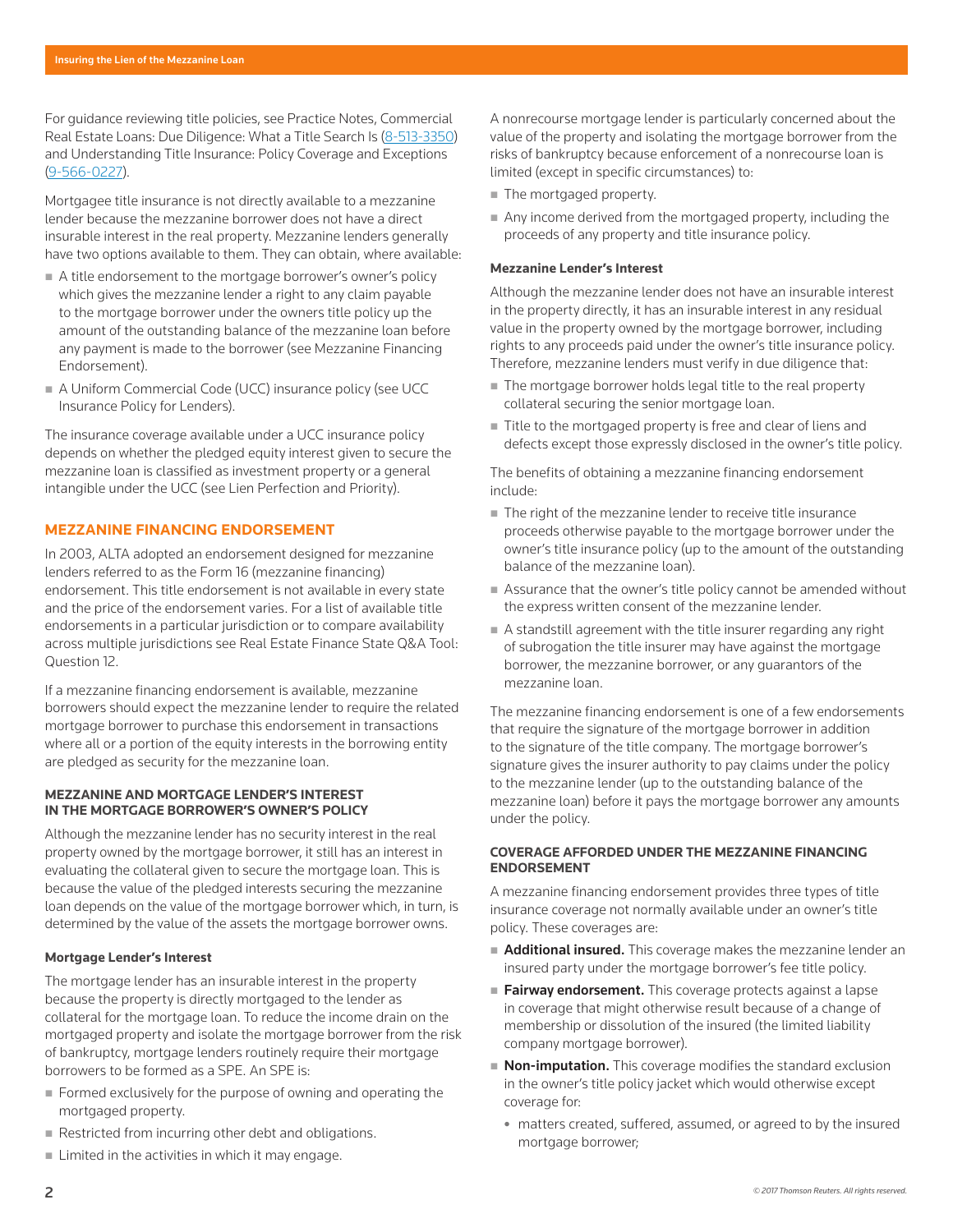- matters known to the insured mortgage borrower but not found on the public record or disclosed under the title policy; and
- losses suffered resulting from the mortgage borrower's failure to pay value for the interests insured under the owner's policy.

All three types of title insurance coverage benefit only the mezzanine lender. The mezzanine financing endorsement can be issued both before and after the senior mortgage loan closes, but if purchased after closing, would not cover matters arising in the gap period (the time period after the effective date of loan policy being endorsed and before the mezzanine financing endorsement is effective). The mezzanine endorsement does not insure the attachment, perfection, or priority of the lien of the mezzanine debt. For that protection, mezzanine lenders must look to the UCC insurance policy.

#### **UCC INSURANCE POLICY FOR LENDERS**

UCC insurance policies are widely used in lending transactions, particularly in transactions involving mezzanine loans or loans secured by personal property rather than real property collateral (see Practice Note, Closing Corporate Transactions Involving Real Estate (7-562-1345)).

A lender's UCC insurance policy insures the attachment, perfection, and priority of the secured party's lien on specifically identified personal property collateral. Title and lien priority to personal property is not insurable under an ALTA loan policy. In the case of a mezzanine loan, the personal property collateral consists of the mezzanine borrower's ownership interests in the mortgage borrower.

A UCC insurance policy issued in connection with a mezzanine loan can cover risks such as:

- Claims by other lien creditors.
- Claims by state and federal taxing authorities.
- **Losses, including the loss of priority, due to errors in the filing and** indexing of UCC-1 financing statements and any required UCC-3 continuation statements.
- The inadequacy of the security interests created under the security agreement between the mezzanine borrower and the mezzanine lender.
- **Losses due to any inconsistency between the collateral description** in the security agreement and the collateral's description in the financing statements placed in the public record.
- **Losses due to any inconsistency between the precise legal name** of the debtor and the debtor's name as it appears in any UCC filing securing the mezzanine loan.
- Security interests that prime the mezzanine loan due to filings made in the gap period between the date of the UCC search performed at loan closing and the date filing perfects the mezzanine loan.

The scope of coverage under a particular policy depends on the insurance and endorsements available in the jurisdiction, which may be regulated by statute. The unique facts of each loan transaction are evaluated during policy underwriting and also affect available coverage (see Underwriting and Due Diligence).

#### **UCC CONSIDERATIONS**

The priority given to a perfected security interest under the UCC is affected by the classification assigned to the personal property collateral. Article 9 of the UCC allows the membership interests of a limited liability company to be classified as either investment property or general intangibles. Mezzanine borrowers can expect the insurer and its lenders to closely review the organizational documents of the mortgage borrower to ensure the lien created under the mezzanine loan achieves the greatest level of priority available under the UCC.

#### **Lien Perfection and Priority**

Pledged membership interests can be designated as investment property (which includes certificated and uncertificated securities) or as a general intangible, which is a catch-all category for personal property not otherwise defined under Article 9 of the UCC. While general intangibles can be perfected only by filing, investment property can be perfected by:

- Filing a UCC-1 financing statement in the appropriate jurisdiction.
- **Possession, if the investment property is a certificated security.**
- Control.

If the pledged interests are designated as a security, the mezzanine lender obtains control of the security if:

- $\blacksquare$  In the case of a certificated security, it is delivered to the mezzanine lender. Delivery of a certificated security is achieved if the certificate is:
	- issued in bearer form;
	- issued in the name of the mezzanine borrower with an indorsement by the mezzanine borrower in blank (see Standard Document, Certificate of LLC Interests (Mezzanine Loan) (w-007-5236)); or
	- assigned to the mezzanine lender under a separate agreement delivered with a certificate indorsed by the mezzanine borrower in blank.
- $\blacksquare$  In the case of an uncertificated security, the mortgage borrower agrees in writing to follow the written instructions of the mezzanine lender party without further consent of the mezzanine borrower as the registered owner of the security (see Standard Document, Control Agreement (Mezzanine Loan) (w-006-9041)).

Generally, the first party who perfects its lien by filing has priority. However, in the case of a security, perfection by control will prime a security interest perfected by any other method, even if control occurs after the date a competing lien is perfected by filing. Article 9 also defers to Article 8 if the investment property is transferred to a party who is protected under Article 8 of the UCC (see Opting Into Article 8).

Mezzanine lenders typically require the mortgage borrower's organizational documents to contain provisions allowing the mezzanine lender to achieve the highest lien priority available under the UCC, including:

- Designating the limited liability interests as securities (as that term is defined under Article 8 of the UCC).
- Opting into Article 8 of the UCC.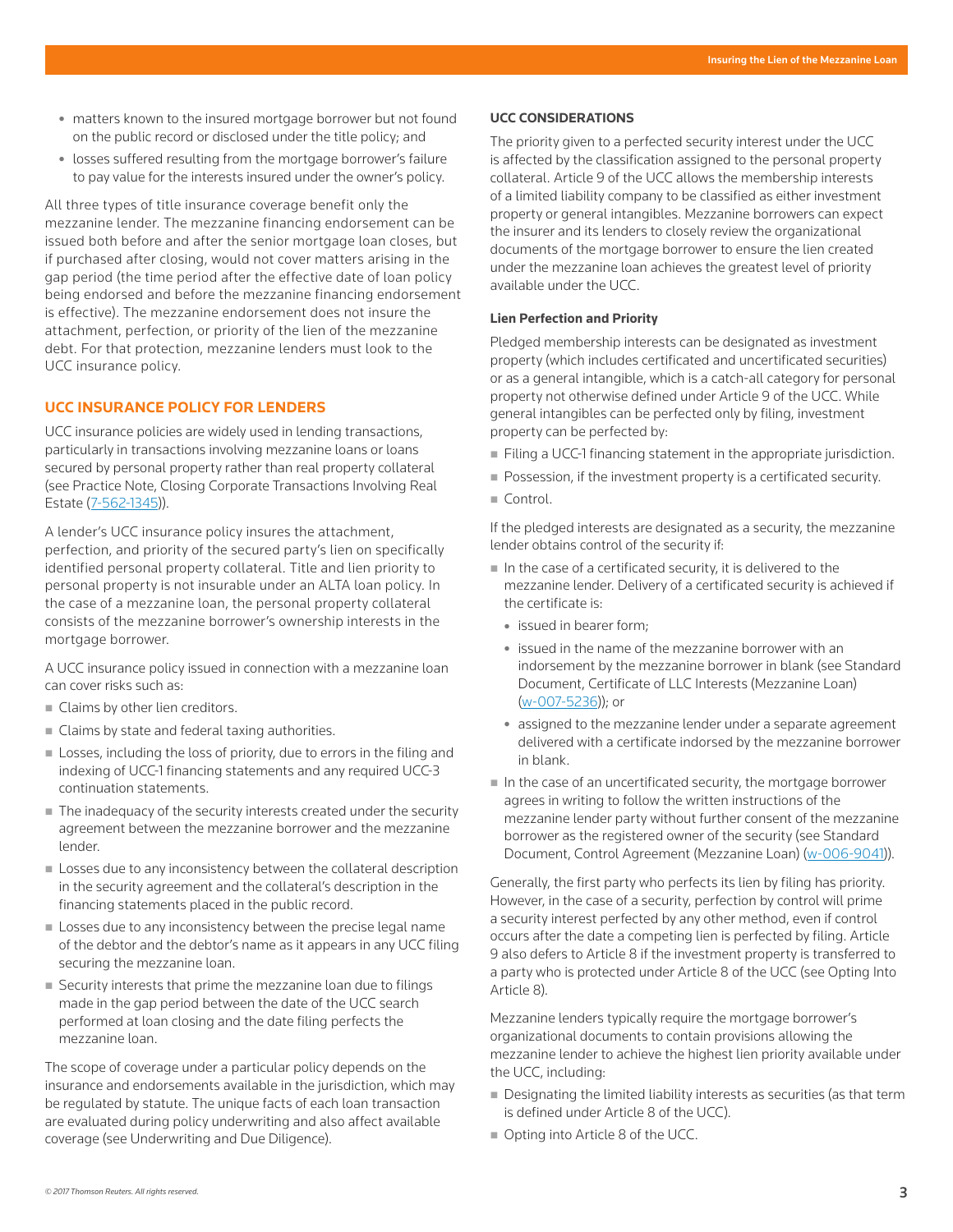Designating the interests as securities allows the pledged interests to be treated as investment property under Article 9 enabling the mezzanine lender to:

- Perfect its security interest by control.
- Vote the interests pledged.
- Attain perfected purchaser status.

See Opting Into Article 8. For a broader discussion about the creation, perfection, and priority of security interests created under Article 9 of the UCC, see Practice Note: UCC Creation, Perfection, and Priority of Security Interests (6-381-0551).

The loan parties should be aware that the insurance provider bases policy coverage on its underwriting and due diligence, including:

- The designation the mortgage borrower assigns to the collateral.
- The steps taken by the parties to optimize lien priority.

See Underwriting and Due Diligence.

#### **Opting Into Article 8**

Mezzanine lenders can strengthen the lien of their security interest by requiring the mortgage borrower to opt into Article 8 of the UCC under the terms of the entity's governing documents. The benefits to the mezzanine lender include:

- The right to vote (in place of the mezzanine borrower) with regard to any action that attempts to change the designation of the pledged interests as a security under Article 8 (see Standard Document, Irrevocable Proxy Agreement (Mezzanine Loan) (w-006-9089)).
- Protected purchaser status, if the mezzanine lender:
	- enters into the mezzanine loan without notice of any adverse claim; and
	- takes control of the security (see Lien Perfection and Priority).

Protected purchaser status gives the mezzanine lender the power to defeat competing claims of third parties to the extent the pledged interests under those competing claims are treated as general intangibles or perfected by filing alone.

If opting into Article 8, closing counsel must ensure that the issuer follows the specific requirements or formalities imposed under Article 8 that apply to the facts of the transaction.

One notable disadvantage of opting into Article 8 and designating the pledged interests as securities is that the provisions of the UCC that may otherwise override anti-assignment provisions under the formation documents of the issuer do not apply. To ensure that the mezzanine lender obtains a perfected, enforceable security interest in the pledged collateral, the mezzanine lender and insurer must address any anti-assignment language under the mortgage borrower's organizational documents that:

- Prohibits or restricts any member or partner from transferring or pledging its interests in the entity, including restrictions on governing rights, economic rights, or both.
- Requires the prior consent of the issuer or any other party to a pledge or transfer of the interests.
- Gives another party a right of first offer or right of first refusal, drag-along rights, tag-along rights or any other buy-sell agreement with respect to the interests.

■ Creates a default under the issuer's formation documents if any member or partner pledges or transfers its interests.

To address any anti-assignment language in the mortgage borrower's organizational documents, a mezzanine lender will typically require:

- All necessary amendments or consents from the mortgage borrower and other third parties consenting to the pledge of the membership interests.
- An express authorization from the mortgage borrower allowing the mezzanine lender to exercise its economic and non-economic rights in the pledged collateral.

For an in-depth discussion of overriding anti-assignment provisions, see Practice Note, Security Interests: LLC and LP Interests: Overriding Anti-Assignment Provisions (6-520-9317).

If the mezzanine lender is not requiring the mortgage borrower to opt into Article 8, the mezzanine lender will usually require an agreement with the mortgage borrower prohibiting it from later opting in and designating the interests as a security. This attempts to prevent a later pledge to another creditor who could achieve protected purchaser status if it perfects its security interest on certificated or uncertificated securities by control. The competing lien of a protected purchaser would have lien priority over a mezzanine loan secured by a general intangible or perfected by filing alone, even if the competing lien is later in time.

# **UNDERWRITING AND DUE DILIGENCE**

The UCC policy insurer performs specific due diligence to underwrite the policy. Generally, the policy provider reviews:

- The proposed mezzanine loan documents.
- The organizational documents of the mezzanine borrower and mortgage borrower.
- Copies of all certificates representing the mezzanine collateral.

Counsel should provide early drafts of all relevant documents to the insurer so it can flag any impediment to coverage that is disclosed during due diligence and underwriting. Failure to provide the necessary due diligence early in the transaction can lead to delays and costly amendments to closing documents.

#### **MEZZANINE LOAN DOCUMENTS**

The insurer also reviews all proposed mezzanine loan documents to establish, among other things, that the security interest in the pledged collateral has been properly created. The insurer asks to review all mezzanine loan documents including:

- The mezzanine loan agreement.
- $\blacksquare$  The mezzanine pledge and security agreement.
- A control agreement, if the pledged interests are uncertificated securities.

#### The insurer also requires:

 Evidence of an irrevocable proxy from the mortgage borrower giving the mezzanine lender the power to vote the interests of the mezzanine borrower regarding matters relating to Article 8 (to the